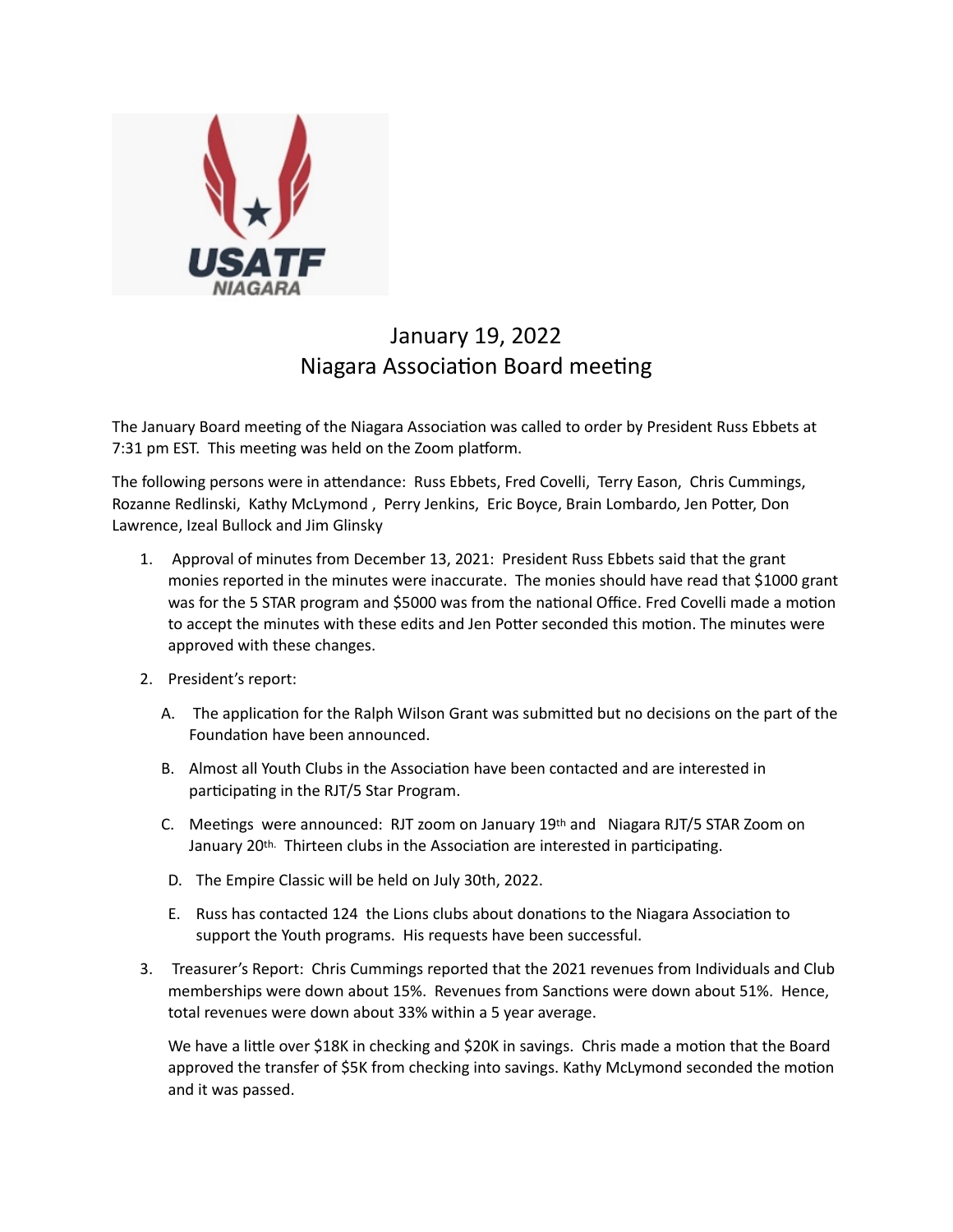The second report written by Chris compared the passed budget with the actual budget for 2021. The PDF of the budget will be sent to Andy to post of the website.

- 4. VP reports:
	- A. Fred Covelli asked for the Board's comments on the RFP he sent out. Jen had offered suggestions. Fred will send this out to various vendors for their quotes for our meets.

Fred would like input from the Board about a deadline date for the vendors to submit their quotes.

He has not heard anything from Robts. Wesleyan about using their facility for the Association meet in June. The tentative date of the Association meet will be June 26th at Campbell-Savona. They will not be charging us for the use of their facility; but, they will run the concession stand.

The Javelin and the Hammer can not be done at this venue.

- B. Terry Eason: Terry is in contact with Utica about a Throws Pentathlon that will address the lack for some throws at the Campbell-Savone venue. He will be contacting them again once the Spring semester starts.
- 5. LDR: Eric Boyce sent everyone a copy of his report.
- 6. High Performance: Don Lawrence has his second High Performance Clinic this coming Thursday. Brain Lomardo will be presenting about "Motivation and Goal setting".

Russ asked Don about the \$5K from the National Office. Don explained that the funds were utilized to promote membership. Chris warned that these funds are already figured into about proposed budget and need to be spent on items to increase our membership. Don explained that there were a variety of ways to reach these requirements.

- 7. Youth Athletics: Izeal Bullock reported that the MidAtlantic Association passed on the Region 2 Championships. Russ set up a subcommittee to explore the possibly of the Niagara Association hosting this meet. Concerned was express about athletes being able to advance from the Association to the National without competing at the Regional meet. The Subcommittee will be made up for Russ, Fred, Terry, Kathy, Izeal and Perry.
- 8. Officials: Kathy McLymond has nothing to report.
- 9. Calendar: Perry Jenkins had nothing to report.

## **Old Business:**

Russ Ebbets presented the following motions:

\*\*The Board of Directors recognized that the election of September 19,2021 was carried out by the Election Committee to the best of their ability. The Board of Directors moved to invoke Article 20 and re*confirm the election results of September 19, 2021.*\*\*

This motion was seconded by Rozanne Redlinski and passed unanimously.

*\*\*By laws sent out for review by the Associa5on Secretary are accepted as a package to exclude the*  concerns of Chris Cummings's 8 proposed changes and the voting status of the immediate Past President *(Ar5cle 8J)\*\**